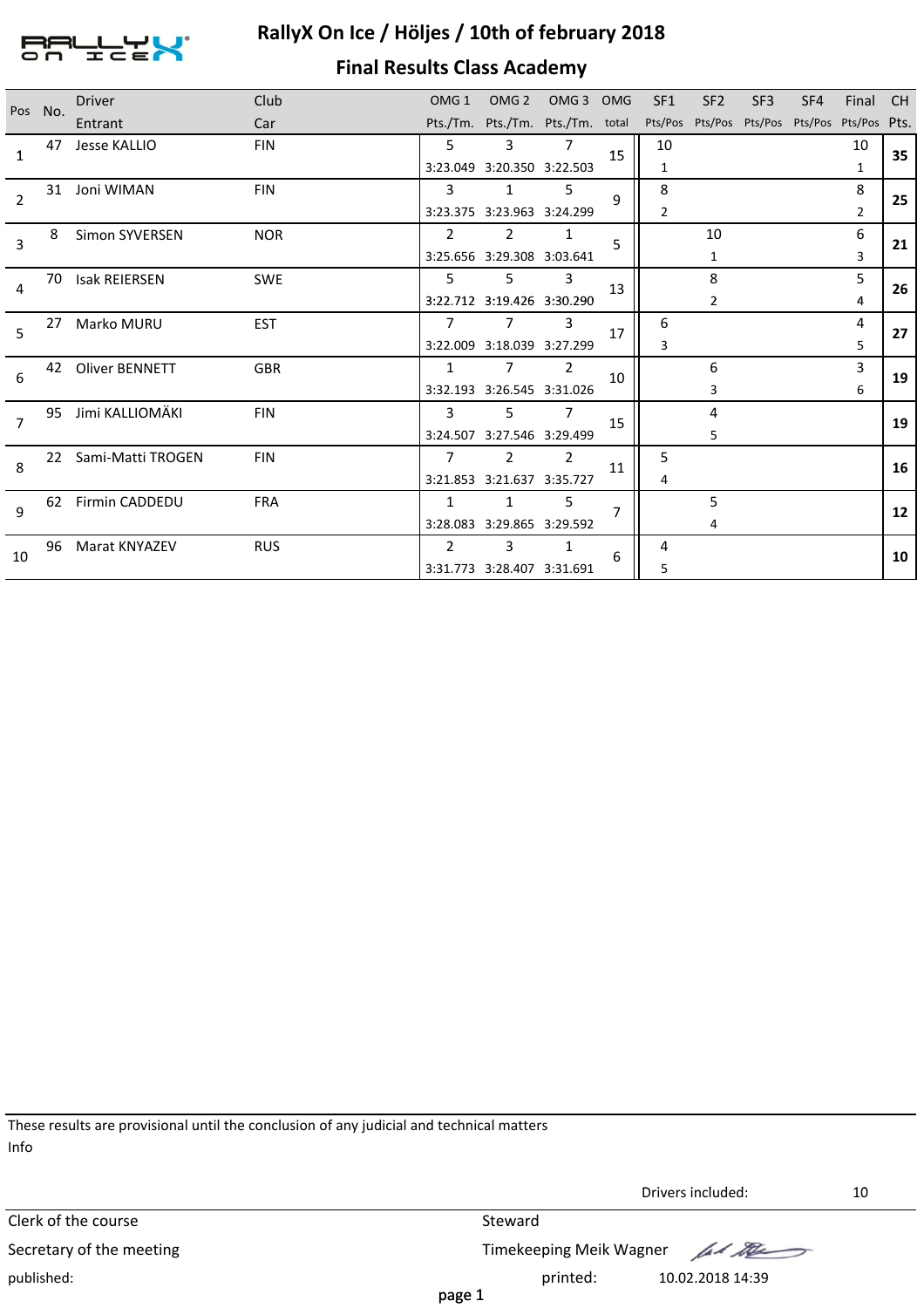

### **RallyX On Ice / Höljes / 10th of february 2018**

#### **Final Results Class Supercar lites**

| Pos No.        | <b>Driver</b>           | Club       | OMG <sub>1</sub>       | OMG <sub>2</sub>                             | OMG 3 OMG      |                | SF <sub>1</sub> | SF <sub>2</sub>                              | SF <sub>3</sub> | SF4 | Final          | <b>CH</b> |
|----------------|-------------------------|------------|------------------------|----------------------------------------------|----------------|----------------|-----------------|----------------------------------------------|-----------------|-----|----------------|-----------|
|                | Entrant                 | Car        |                        | Pts./Tm. Pts./Tm. Pts./Tm. total             |                |                |                 | Pts/Pos Pts/Pos Pts/Pos Pts/Pos Pts/Pos Pts. |                 |     |                |           |
| $\mathbf{1}$   | 96 Kevin ERIKSSON       | <b>SWE</b> | 5                      | $7\overline{ }$                              | $\overline{7}$ | 19             |                 | 10                                           |                 |     | 10             | 39        |
|                |                         |            |                        | 3:04.960 3:02.668 3:07.277                   |                |                |                 | $\mathbf{1}$                                 |                 |     | $\mathbf{1}$   |           |
| $\overline{2}$ | 69 Sondre EVJEN         | <b>NOR</b> | $\overline{7}$         | $\mathbf{1}$                                 | 7              | 15             | 10              |                                              |                 |     | 8              | 33        |
|                |                         |            |                        | 3:02.593 3:07.936 3:08.099                   |                |                | $\mathbf{1}$    |                                              |                 |     | $\overline{2}$ |           |
| 3              | 16 Oliver ERIKSSON      | <b>SWE</b> | $7^{\circ}$            | $7^{\circ}$                                  | $\overline{7}$ | 21             | 8               |                                              |                 |     | 6              | 35        |
|                |                         |            |                        | 2:58.717 2:59.971 3:04.352                   |                |                | $\overline{2}$  |                                              |                 |     | 3              |           |
| 4              | 23 Pelle WILLEN         | <b>SWE</b> | $\overline{3}$         | 5                                            | 3              | 11             |                 |                                              | 8               |     | 5              | 24        |
|                |                         |            |                        | 3:05.681 3:03.730 3:09.670                   |                |                |                 |                                              | $\overline{2}$  |     | 4              |           |
| 5              | 47 Alexander WESTLUND   | <b>SWE</b> | $\mathbf{2}$           | $\overline{7}$                               | 5              | 14             |                 |                                              | 10              |     | 4              | 28        |
|                |                         |            |                        | 3:05.905 3:03.793 3:07.690                   |                |                |                 |                                              | $\mathbf{1}$    |     | 5              |           |
| 6              | 65 Jami KALLIOMAKI      | <b>FIN</b> | 2                      | $\overline{2}$                               | 3              | 7              |                 | 8                                            |                 |     | 3              | 18        |
|                |                         |            |                        | 3:09.512 3:06.778 3:07.344                   |                |                |                 | $\overline{2}$                               |                 |     | 6              |           |
| $\overline{7}$ | 91 Jonathan WALFRIDSSON | <b>SWE</b> | $\overline{7}$         | $\mathbf{1}$                                 | $\overline{7}$ | 15             |                 |                                              | 6               |     |                | 21        |
|                |                         |            |                        | 3:04.322 3:12.939 3:05.228                   |                |                |                 |                                              | 3               |     |                |           |
| 8              | 21 Conner MARTELL       | <b>USA</b> | 5                      | 5                                            | 5              | 15             |                 | 6                                            |                 |     |                | 21        |
|                |                         |            |                        | 3:05.269 3:04.330 3:06.835                   |                |                |                 | 3                                            |                 |     |                |           |
| 9              | 20 Ben Philip GUNDERSEN | <b>NOR</b> | $7^{\circ}$            | $\overline{2}$                               | 5              | 14             | 3               |                                              |                 |     |                | 17        |
|                |                         |            |                        | 3:00.312 3:10.526 3:11.645                   |                |                | 6               |                                              |                 |     |                |           |
| 10             | 55 Vasilily GRYAZIN     | LAT        | 5                      | $\mathbf{1}$                                 | 5              | 11             |                 | 3                                            |                 |     |                | 14        |
|                |                         |            | 3:04.411               | 0                                            | 3:10.732       |                |                 | 6                                            |                 |     |                |           |
| 11             | 12 Anders MICHALAK      | SWE        | 5 <sup>1</sup>         | $\mathbf{1}$                                 | $\mathbf{3}$   | 9              | 5               |                                              |                 |     |                | 14        |
|                |                         |            | 3:05.216               | 0                                            | 3:13.422       |                | 4               |                                              |                 |     |                |           |
| 12             | 27 Petter LEIRHOL       | <b>NOR</b> | $2^{\circ}$            | 5                                            | $\overline{2}$ | 9              |                 | 5                                            |                 |     |                | 14        |
|                |                         |            |                        | 3:08.728 3:04.505 3:10.411<br>$\overline{7}$ |                |                |                 | 4                                            | 5               |     |                |           |
| 13             | 22 Austin CINDRIC       | <b>USA</b> | $\mathbf{1}$           |                                              | $\mathbf{1}$   | 9              |                 |                                              |                 |     |                | 14        |
|                |                         |            |                        | 3:11.823 3:07.613                            | 0              |                |                 |                                              | 4               |     |                |           |
| 14             | 17 Hampus RADSTROM      | <b>SWE</b> | $\mathbf{3}$           | $\overline{2}$                               | 3              | 8              | 6               |                                              |                 |     |                | 14        |
|                |                         |            |                        | 3:07.935 3:08.844 3:26.464                   |                |                | 3               |                                              |                 |     |                |           |
| 15             | 4 Robin LARSSON         | <b>SWE</b> | $\mathbf{1}$           | 5                                            | $\mathbf{1}$   | $\overline{7}$ |                 |                                              | 4               |     |                | 11        |
|                |                         |            | $\overline{3}$         | 3:10.532 3:08.424 3:09.769<br>3              | $\mathbf{1}$   |                |                 | 4                                            | 5               |     |                |           |
| 16             | 11 Mats OSKARSSON       | <b>SWE</b> |                        |                                              |                | 7              |                 |                                              |                 |     |                | 11        |
|                |                         |            | $3 \sim$               | 3:05.814 3:08.447 3:10.799<br>3 <sup>1</sup> | 1              |                | 4               | 5                                            |                 |     |                |           |
| 17             | 50 Nathan HEATHCOTE     | <b>LVA</b> |                        |                                              |                | 7              |                 |                                              |                 |     |                | 11        |
|                |                         |            |                        | 3:06.881 3:10.507 3:10.050<br>$\mathbf{3}$   |                |                | 5               |                                              | 3               |     |                |           |
| 18             | 90 Jimmie WALFRIDSSON   | <b>SWE</b> | $1 \quad$              |                                              | $\overline{2}$ | 6              |                 |                                              |                 |     |                | 9         |
|                |                         |            |                        | 3:07.483 3:04.481 3:09.350<br>$\mathbf{1}$   | $\overline{2}$ |                |                 |                                              | 6               |     |                |           |
| 19             | 85 Alexander LIE        | <b>NOR</b> | $2^{\circ}$            |                                              |                | 5              |                 |                                              |                 |     |                | 5         |
|                |                         |            |                        | 3:11.955 3:17.608 3:24.028                   |                |                |                 |                                              |                 |     |                |           |
| 20             | 13 Cyril RAYMOND        | <b>FRA</b> | $1 \quad$              | $\mathbf{3}$<br>3:12.474 3:05.970 2:23.691   | $\mathbf{1}$   | 5              |                 |                                              |                 |     |                | 5         |
|                |                         | <b>USA</b> | $1 \quad \blacksquare$ | $2^{\circ}$                                  | $\mathbf{1}$   |                |                 |                                              |                 |     |                |           |
| 21             | 53 Cole KEATTS          |            |                        |                                              |                | 4              |                 |                                              |                 |     |                | 4         |
|                |                         |            |                        | 3:11.370 3:06.761 1:38.291                   |                |                |                 |                                              |                 |     |                |           |

These results are provisional until the conclusion of any judicial and technical matters Info

Drivers included:<br>
Clerk of the course Steward Steward Steward Steward Steward Steward Steward Steward Steward Steward Steward Steward Secretary of the meeting Timekeeping Meik Wagner published: 10.02.2018 14:50

Drivers included: 21

for the

page 1